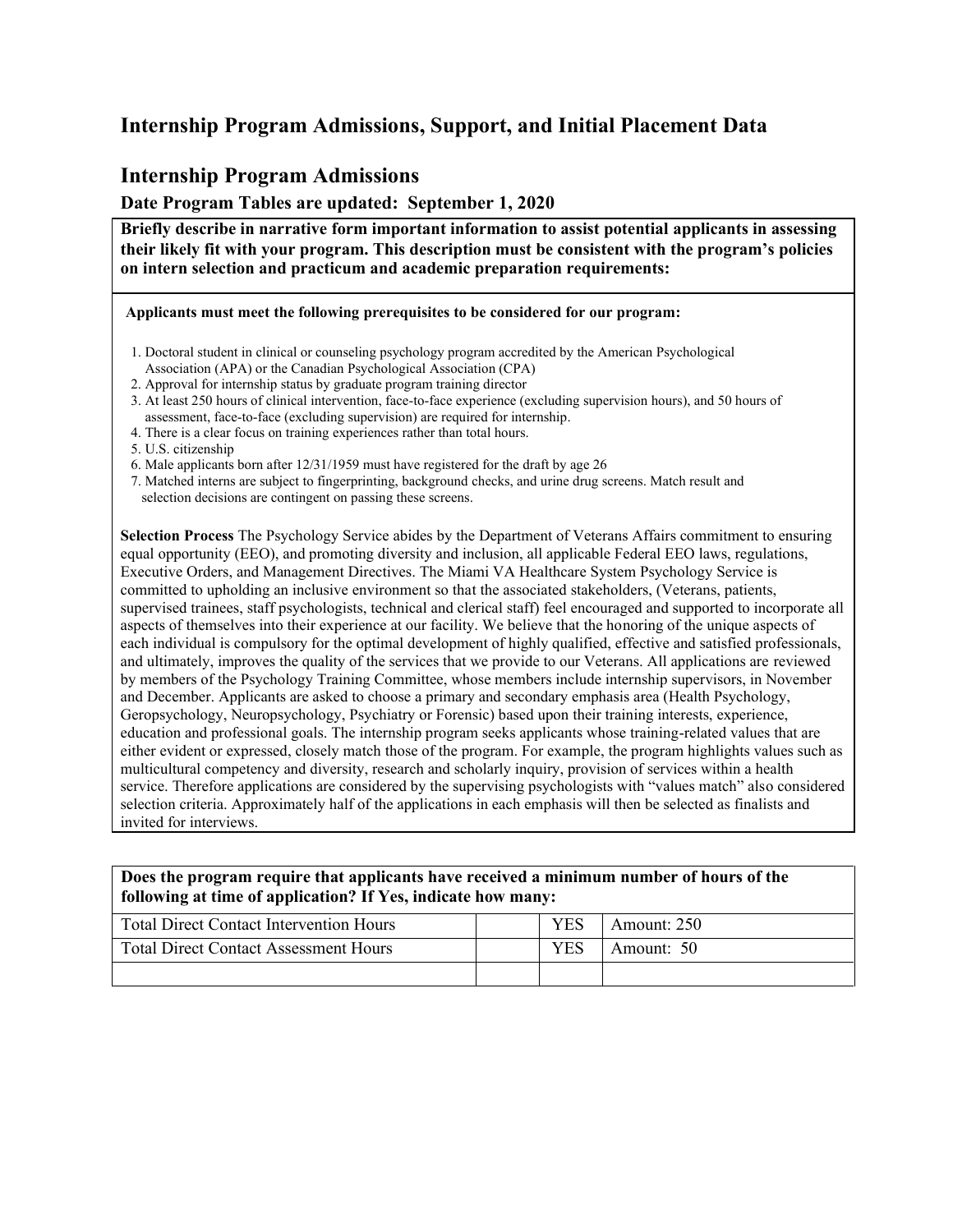#### **Describe any other required minimum criteria used to screen applicants:**

The program does not have additional screening criteria.

# **Financial and Other Benefit Support for Upcoming Training Year\***

| Annual Stipend/Salary for Full-time Interns                                                                                                                                                                                                                                    |                 | 27, 924        |  |  |
|--------------------------------------------------------------------------------------------------------------------------------------------------------------------------------------------------------------------------------------------------------------------------------|-----------------|----------------|--|--|
| Annual Stipend/Salary for Half-time Interns                                                                                                                                                                                                                                    |                 | NA             |  |  |
| Program provides access to medical insurance for intern?                                                                                                                                                                                                                       | $Yes \boxtimes$ | N <sub>0</sub> |  |  |
| If access to medical insurance is provided:                                                                                                                                                                                                                                    |                 |                |  |  |
| Trainee contribution to cost required?                                                                                                                                                                                                                                         | $Yes \boxtimes$ | N <sub>0</sub> |  |  |
| Coverage of family member(s) available?                                                                                                                                                                                                                                        | $Yes \boxtimes$ | No.            |  |  |
| Coverage of legally married partner available?                                                                                                                                                                                                                                 | $Yes \boxtimes$ | N <sub>o</sub> |  |  |
| Coverage of domestic partner available?                                                                                                                                                                                                                                        | <b>Yes</b>      | $No \boxtimes$ |  |  |
| Hours of Annual Paid Personal Time Off (PTO and/or Vacation)                                                                                                                                                                                                                   | 104             |                |  |  |
| Hours of Annual Paid Sick Leave                                                                                                                                                                                                                                                | 104             |                |  |  |
| In the event of medical conditions and/or family needs that require extended leave,<br>does the program allow reasonable unpaid leave to interns/residents in excess of                                                                                                        |                 |                |  |  |
| personal time off and sick leave?                                                                                                                                                                                                                                              | $Yes \boxtimes$ | $\rm No$       |  |  |
| Other Benefits (please describe): Paid trainees are eligible for a Transit Benefit that covers the cost of<br>commuting between residence and the Miami VAMC when using various forms of public transportation,<br>or by becoming a rider of an existing vanpool of employees. |                 |                |  |  |

<sup>\*</sup>Note. Programs are not required by the Commission on Accreditation to provide all benefits listed in this table